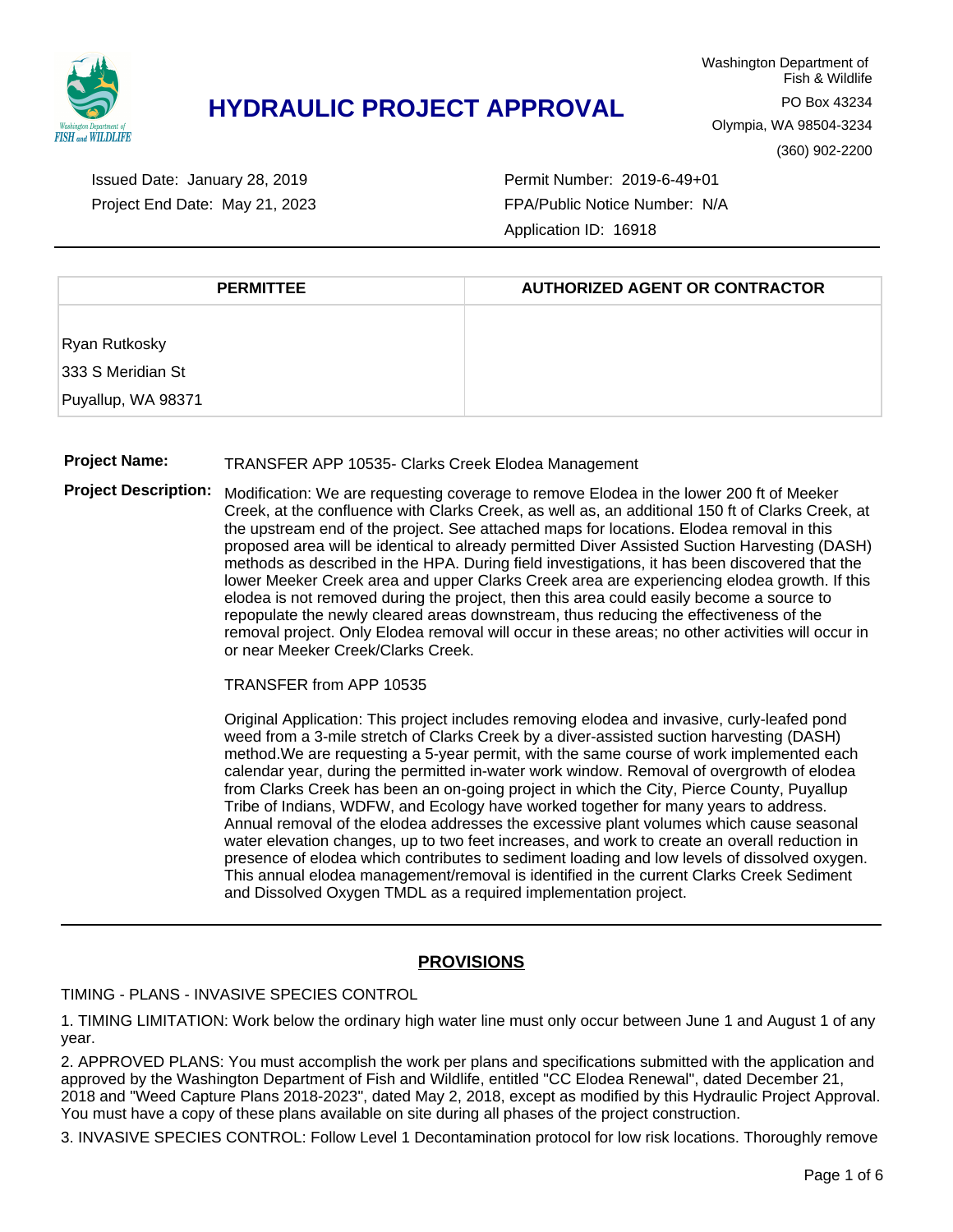

Project End Date: May 21, 2023 Issued Date: January 28, 2019

Permit Number: 2019-6-49+01 FPA/Public Notice Number: N/A Application ID: 16918

visible dirt and organic debris from all equipment and gear (including drive mechanisms, wheels, tires, tracks, buckets and undercarriage) before arriving and leaving the job site to prevent the transport and introduction of invasive species. Properly dispose of any water and chemicals used to clean gear and equipment. For contaminated or high risk sites please refer to the Level 2 Decontamination protocol. You can find this and additional information in the Washington Department of Fish and Wildlife's "Invasive Species Management Protocols", available online at http://wdfw.wa.gov/publications/search.php?Cat=Aquatic Invasive Species.

#### NOTIFICATION REQUIREMENTS

4. NOTIFICATION: You, your agent, or contractor must contact the Washington Department of Fish and Wildlife by email at HPAapplications@dfw.wa.gov; mail to Post Office Box 43234, Olympia, Washington 98504-3234; or fax to (360) 902-2946 at least three business days before starting work. The notification must include the permittee's name, project location, starting date, and the Hydraulic Project Approval permit number.

5. FISH KILL/ WATER QUALITY PROBLEM NOTIFICATION: If a fish kill occurs or fish are observed in distress at the job site, immediately stop all activities causing harm. Immediately notify the Washington Department of Fish and Wildlife of the problem. If the likely cause of the fish kill or fish distress is related to water quality, also notify the Washington Military Department Emergency Management Division at 1-800-258-5990. Activities related to the fish kill or fish distress must not resume until the Washington Department of Fish and Wildlife gives approval. The Washington Department of Fish and Wildlife may require additional measures to mitigate impacts.

#### STAGING AND JOB SITE ACCESS

6. Establish staging areas (used for equipment storage, vehicle storage, fueling, servicing, and hazardous material storage) in a location and manner that will prevent contaminants such as petroleum products, hydraulic fluid, fresh concrete, sediments, sediment-laden water, chemicals, or any other toxic or harmful materials from entering waters of the state.

7. Use existing roadways or travel paths if possible.

8. Limit alteration or disturbance of the bank and bank vegetation to that needed to conduct the project. Protect all disturbed areas from erosion, using vegetation or other means. Replant the banks within one year with native or other approved woody species.

9. Clean, angular rock may be used for a temporary construction access. This rock shall be removed from the site and banks restored to preproject conditions following instream rock removal.

10. Equipment used for this project may operate waterward of the ordinary high water line, provided the drive mechanisms (wheels, tracks, tires, etc.) do not enter or operate waterward of the ordinary high water line.

CONSTRUCTION-RELATED SEDIMENT, EROSION AND POLLUTION CONTAINMENT

11. Prevent project contaminants, such as petroleum products, hydraulic fluid, sediments, sediment-laden water, chemicals, or any other toxic or harmful materials, from entering or leaching into waters of the state.

12. Check equipment daily for leaks and complete any required repairs in an upland location before using the equipment in or near the water.

13. Use environmentally acceptable lubricants composed of biodegradable base oils such as vegetable oils, synthetic esters, and polyalkylene glycols in equipment operated in or near the water.

14. Operate and anchor vessels and barges during construction in a manner that protects the bed and banks of the stream and native vegetation.

15. Conduct work in a manner that minimizes the release of sediment and sediment-laden water from the job site.

16. Do not use contaminated equipment, which can spread plant parts. Thoroughly remove and properly dispose of all viable plants and plant parts from the equipment before using the equipment in waters of the state.

CONSTRUCTION MATERIALS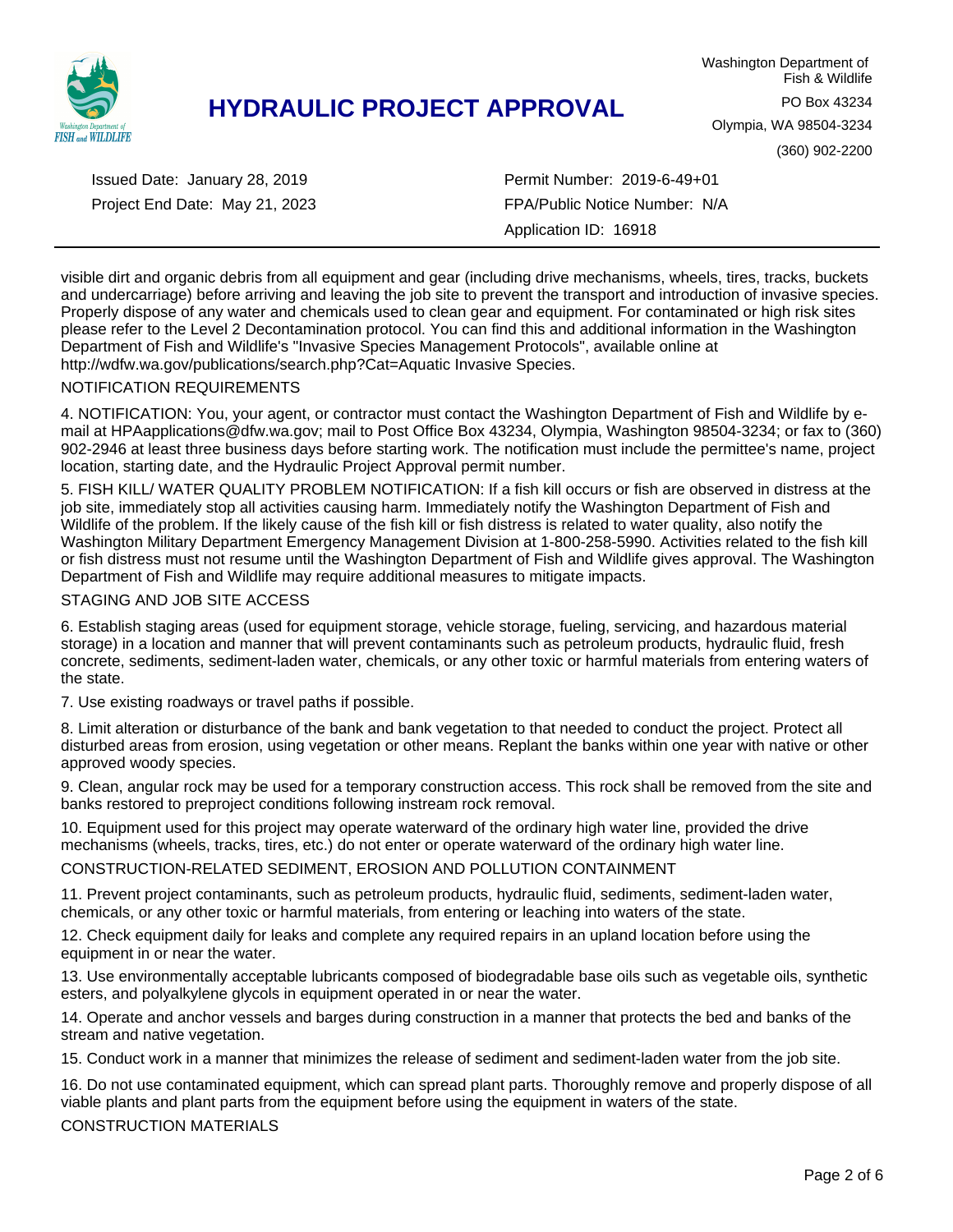

Project End Date: May 21, 2023 Issued Date: January 28, 2019

Permit Number: 2019-6-49+01 FPA/Public Notice Number: N/A Application ID: 16918

17. Use only clean, suitable material for the temporary access areas.

18. Do not use wood treated with oil-type preservatives (creosote, pentachlorophenol) in any hydraulic project. You may use wood treated with waterborne preservatives (ACZA, ACQ) provided the wood is approved by the Western Wood Preservers Institute for use in the aquatic environment. Any use of treated wood in the aquatic environment must follow guidelines and best management practices available at www.wwpinstitute.org.

#### ELODEA AND CURLY-LEAFED POND WEED REMOVAL

19. The operation shall target elodea and curly-leafed pond weed growing within the active defined channel. This shall be accomplished with the DASH method that will remove the entire plant.

20. Existing fish habitat components such as logs, stumps, and large boulders may be relocated within the water body if needed to operate the equipment. Do not remove these habitat components from the water body.

21. Any device used for diverting water from a fish-bearing stream shall be equipped with a fish guard to prevent passage of fish into the diversion pursuant to RCW 77.57.120(9)(m). The pump intake shall be screened by one of the following:

a. Perforated plate: 0.094 inch (maximum opening diameter);

b. Profile bar: 0.069 inch (maximum width opening); or

c. Woven wire: 0.087 inch (maximum opening in the narrow direction).

The minimum open area for all types of fish screens is twenty-seven percent. The screened intake must have enough surface area to ensure that the velocity through the screen is less than 0.4 feet per second.

22. When hand-pulling aquatic noxious weeds, remove the entire plant when possible.

23. Completely remove detached plants and plant parts from waters of the state when possible.

24. Dispose of detached plants and plant parts at an upland site so they will not reenter waters of the state.

25. A floated boom, chain link fence, or large mesh net shall be maintained at the specified locations downstream of the cutting operation to intercept floating vegetation. The vegetation retrieval areas shall be located and managed so that a tracked excavator can operate from the top of the bank with no stream bank disturbance. The interceptor shall pass juvenile fish and be maintained at all times so that stream back erosion is prevented.

#### DEMOBILIZATION AND CLEANUP

26. To avoid fish stranding, the bed must not contain pits, potholes, or large depressions when dredging is finished.

27. Upon completion of the project, remove all materials or equipment from the site and dispose of all excess spoils and waste materials in an upland area above the limits of anticipated floodwater.

| LOCATION #1:                          | 333 S Meridian St, Puyallup, WA 98371 |                 |                     |           |                        |         |
|---------------------------------------|---------------------------------------|-----------------|---------------------|-----------|------------------------|---------|
| WORK START: January 28, 2019          |                                       |                 |                     |           | WORK END: May 21, 2023 |         |
| <b>WRIA</b>                           |                                       | Waterbody:      |                     |           | Tributary to:          |         |
|                                       | 10 - Puyallup - White                 |                 | <b>Clarks Creek</b> |           | <b>Puyallup River</b>  |         |
| 1/4 SEC:                              | Section:                              | Township:       | Range:              | Latitude: | Longitude:             | County: |
|                                       | 37                                    | 20 <sub>N</sub> | 04 E                | 47.185977 | -122.320796            | Pierce  |
| <b>Location #1 Driving Directions</b> |                                       |                 |                     |           |                        |         |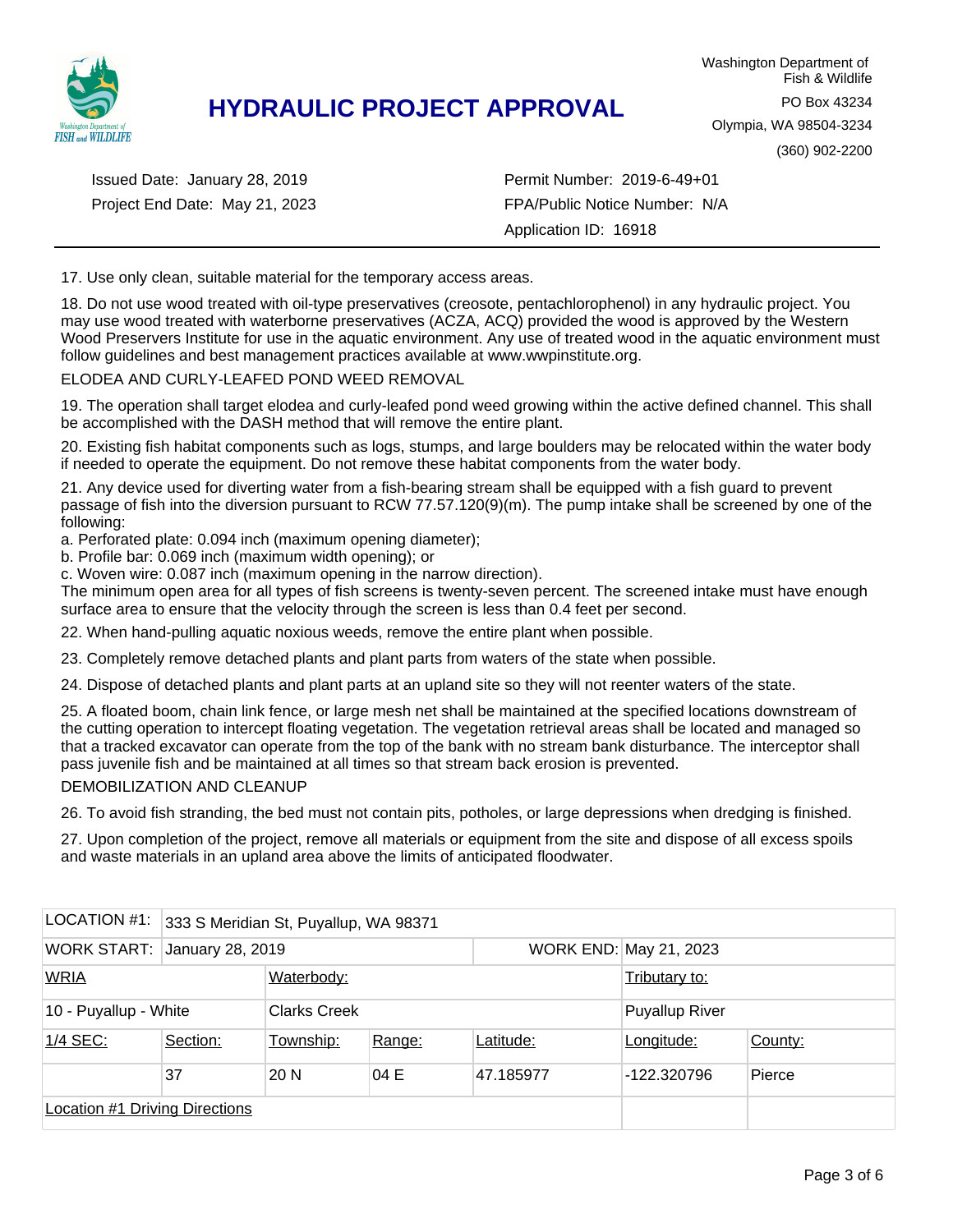

Project End Date: May 21, 2023 Issued Date: January 28, 2019

Permit Number: 2019-6-49+01 FPA/Public Notice Number: N/A Application ID: 16918

### APPLY TO ALL HYDRAULIC PROJECT APPROVALS

This Hydraulic Project Approval pertains only to those requirements of the Washington State Hydraulic Code, specifically Chapter 77.55 RCW. Additional authorization from other public agencies may be necessary for this project. The person(s) to whom this Hydraulic Project Approval is issued is responsible for applying for and obtaining any additional authorization from other public agencies (local, state and/or federal) that may be necessary for this project.

This Hydraulic Project Approval shall be available on the job site at all times and all its provisions followed by the person (s) to whom this Hydraulic Project Approval is issued and operator(s) performing the work.

This Hydraulic Project Approval does not authorize trespass.

The person(s) to whom this Hydraulic Project Approval is issued and operator(s) performing the work may be held liable for any loss or damage to fish life or fish habitat that results from failure to comply with the provisions of this Hydraulic Project Approval.

Failure to comply with the provisions of this Hydraulic Project Approval could result in a civil penalty of up to one hundred dollars per day and/or a gross misdemeanor charge, possibly punishable by fine and/or imprisonment.

All Hydraulic Project Approvals issued under RCW 77.55.021 are subject to additional restrictions, conditions, or revocation if the Department of Fish and Wildlife determines that changed conditions require such action. The person(s) to whom this Hydraulic Project Approval is issued has the right to appeal those decisions. Procedures for filing appeals are listed below.

MINOR MODIFICATIONS TO THIS HPA: You may request approval of minor modifications to the required work timing or to the plans and specifications approved in this HPA unless this is a General HPA. If this is a General HPA you must use the Major Modification process described below. Any approved minor modification will require issuance of a letter documenting the approval. A minor modification to the required work timing means any change to the work start or end dates of the current work season to enable project or work phase completion. Minor modifications will be approved only if spawning or incubating fish are not present within the vicinity of the project. You may request subsequent minor modifications to the required work timing. A minor modification of the plans and specifications means any changes in the materials, characteristics or construction of your project that does not alter the project's impact to fish life or habitat and does not require a change in the provisions of the HPA to mitigate the impacts of the modification. If you originally applied for your HPA through the online Aquatic Protection Permitting System (APPS), you may request a minor modification through APPS. A link to APPS is at http://wdfw.wa.gov/licensing/hpa/. If you did not use APPS you must submit a written request that clearly indicates you are seeking a minor modification to an existing HPA. Written requests must include the name of the applicant, the name of the authorized agent if one is acting for the applicant, the APP ID number of the HPA, the date issued, the permitting biologist, the requested changes to the HPA, the reason for the requested change, the date of the request, and the requestor's signature. Send by mail to: Washington Department of Fish and Wildlife, PO Box 43234, Olympia, Washington 98504-3234, or by email to HPAapplications@dfw.wa.gov. You should allow up to 45 days for the department to process your request.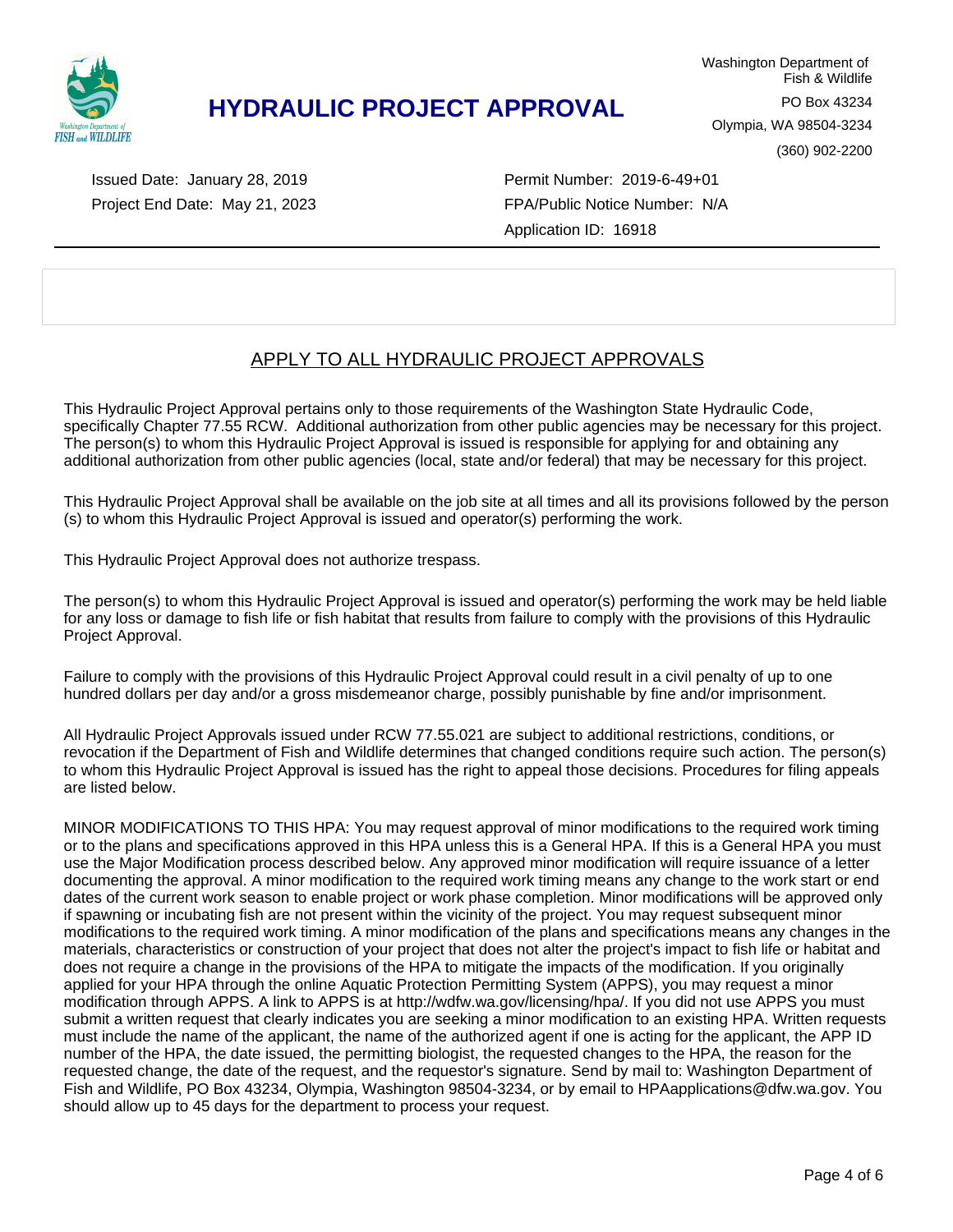

Project End Date: May 21, 2023 Issued Date: January 28, 2019

Permit Number: 2019-6-49+01 FPA/Public Notice Number: N/A Application ID: 16918

MAJOR MODIFICATIONS TO THIS HPA: You may request approval of major modifications to any aspect of your HPA. Any approved change other than a minor modification to your HPA will require issuance of a new HPA. If you originally applied for your HPA through the online Aquatic Protection Permitting System (APPS), you may request a major modification through APPS. A link to APPS is at http://wdfw.wa.gov/licensing/hpa/. If you did not use APPS you must submit a written request that clearly indicates you are requesting a major modification to an existing HPA. Written requests must include the name of the applicant, the name of the authorized agent if one is acting for the applicant, the APP ID number of the HPA, the date issued, the permitting biologist, the requested changes to the HPA, the reason for the requested change, the date of the request, and the requestor's signature. Send your written request by mail to: Washington Department of Fish and Wildlife, PO Box 43234, Olympia, Washington 98504-3234. You may email your request for a major modification to HPAapplications@dfw.wa.gov. You should allow up to 45 days for the department to process your request.

### APPEALS INFORMATION

If you wish to appeal the issuance, denial, conditioning, or modification of a Hydraulic Project Approval (HPA), Washington Department of Fish and Wildlife (WDFW) recommends that you first contact the department employee who issued or denied the HPA to discuss your concerns. Such a discussion may resolve your concerns without the need for further appeal action. If you proceed with an appeal, you may request an informal or formal appeal. WDFW encourages you to take advantage of the informal appeal process before initiating a formal appeal. The informal appeal process includes a review by department management of the HPA or denial and often resolves issues faster and with less legal complexity than the formal appeal process. If the informal appeal process does not resolve your concerns, you may advance your appeal to the formal process. You may contact the HPA Appeals Coordinator at (360) 902-2534 for more information.

A. INFORMAL APPEALS: WAC 220-660-460 is the rule describing how to request an informal appeal of WDFW actions taken under Chapter 77.55 RCW. Please refer to that rule for complete informal appeal procedures. The following information summarizes that rule.

A person who is aggrieved by the issuance, denial, conditioning, or modification of an HPA may request an informal appeal of that action. You must send your request to WDFW by mail to the HPA Appeals Coordinator, Department of Fish and Wildlife, Habitat Program, PO Box 43234, Olympia, Washington 98504-3234; e-mail to HPAapplications@dfw.wa.gov; fax to (360) 902-2946; or hand-delivery to the Natural Resources Building, 1111 Washington St SE, Habitat Program, Fifth floor. WDFW must receive your request within 30 days from the date you receive notice of the decision. If you agree, and you applied for the HPA, resolution of the appeal may be facilitated through an informal conference with the WDFW employee responsible for the decision and a supervisor. If a resolution is not reached through the informal conference, or you are not the person who applied for the HPA, the HPA Appeals Coordinator or designee may conduct an informal hearing or review and recommend a decision to the Director or designee. If you are not satisfied with the results of the informal appeal, you may file a request for a formal appeal.

B. FORMAL APPEALS: WAC 220-660-470 is the rule describing how to request a formal appeal of WDFW actions taken under Chapter 77.55 RCW. Please refer to that rule for complete formal appeal procedures. The following information summarizes that rule.